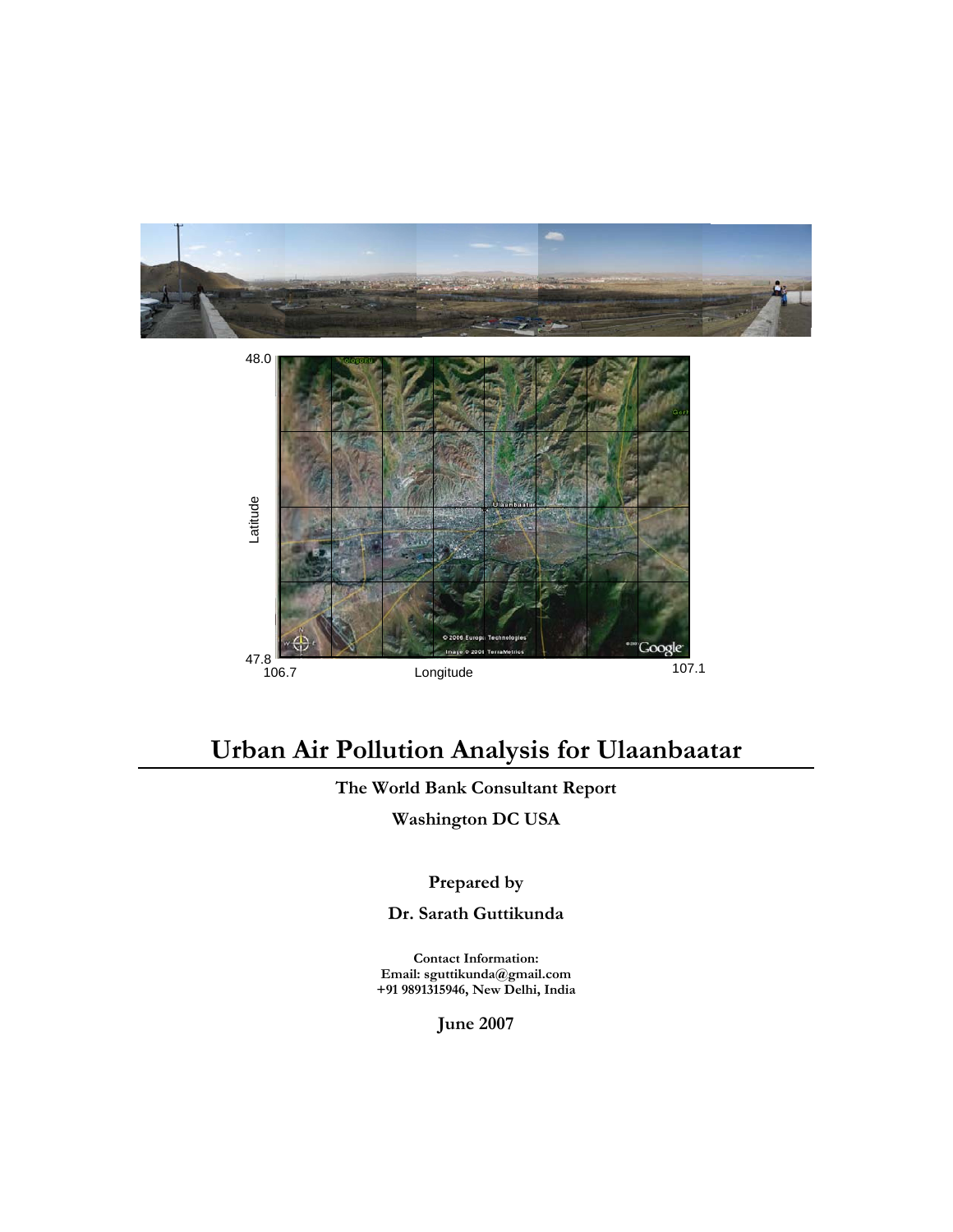**The analysis and views expressed in this report are entirely those of the authors and should not be cited without permission. They do not necessarily reflect the views of the World Bank Group, its Executive Directors, or the countries they represent. The material in this report has been obtained from sources believed reliable, but may not necessarily be complete and cannot be guaranteed.**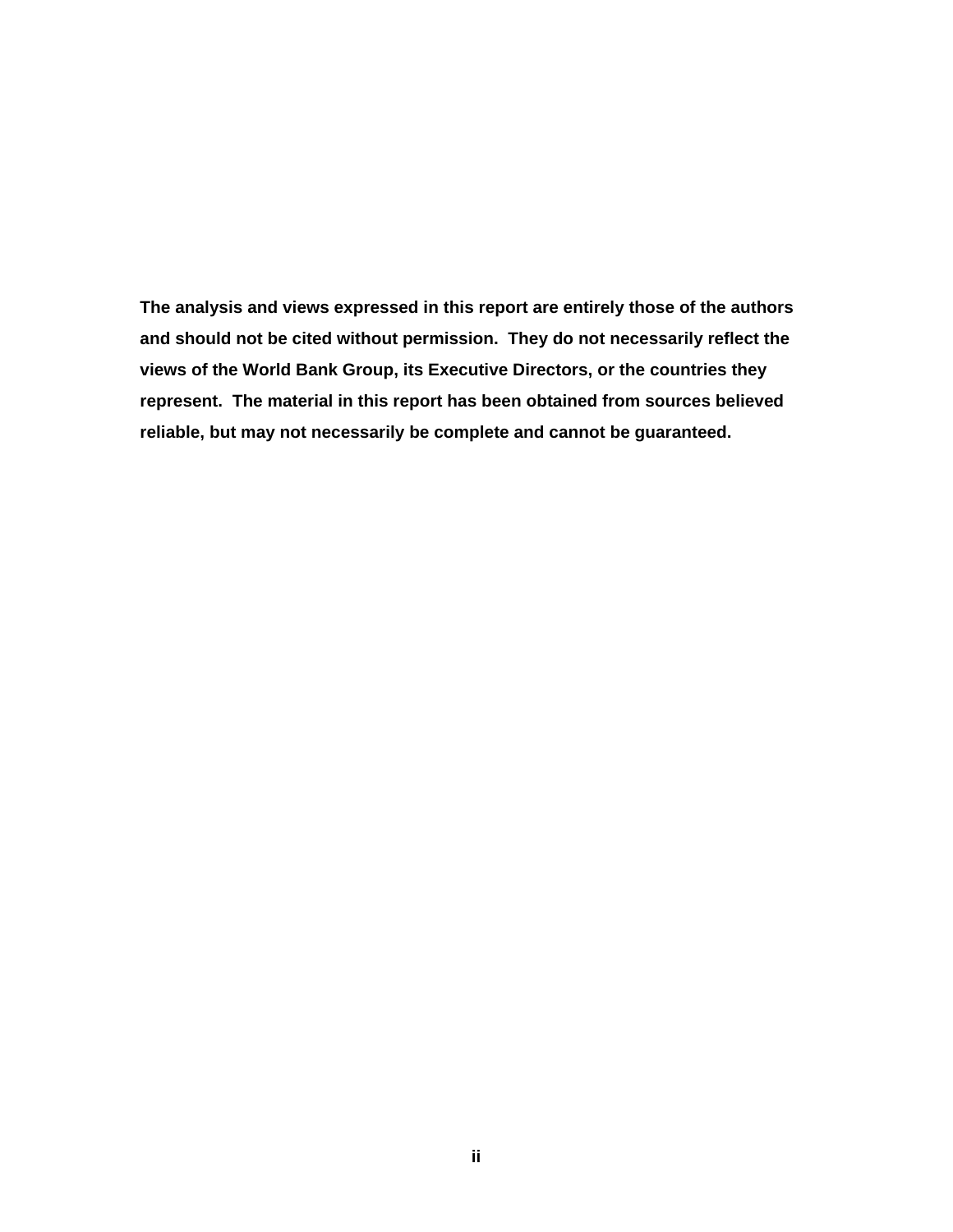## **Abstract**

#### **Mapping the changes**

The objective of this report is to provide an analytical basis to underpin discussions on air quality in Ulaanbaatar and to discuss possible long-term strategies for reducing air pollution; given the changing demographics, in terms of increasing population and a growing urbanization and industrialization. These trends have spurred an increase in the demand for energy in several sectors including transport, construction, heating, industrial production and have resulted in challenges related to the secondary effects of growth and industrialization such as pollution from transport, waste disposal, natural resource mining among others.

Thus the increase in air pollution as a result of growing population and urbanization poses a significant challenge for rapidly growing city like Ulaanbaatar. A scenario analysis of air pollution emissions in Ulaanbaatar for the years 2010 and 2020 indicate that unless the government makes a concerted effort to address the issue at multiple levels, air pollution and its corresponding health impacts in Mongolia will be significant. While there is no single solution to reduce emissions, a combination of measures ranging from public education and awareness to strengthening of monitoring and enforcement, to improving technology is necessary in order to successfully address the increasing levels of air pollution.

Long term measures such as large scale district heating, building public transportation infrastructure (paving roads) require action at the institutional level, large capital investments and have a long gestation period. On the other hand short term actions such as installing solar panels, introducing efficient stoves, education and awareness on proper ventilation of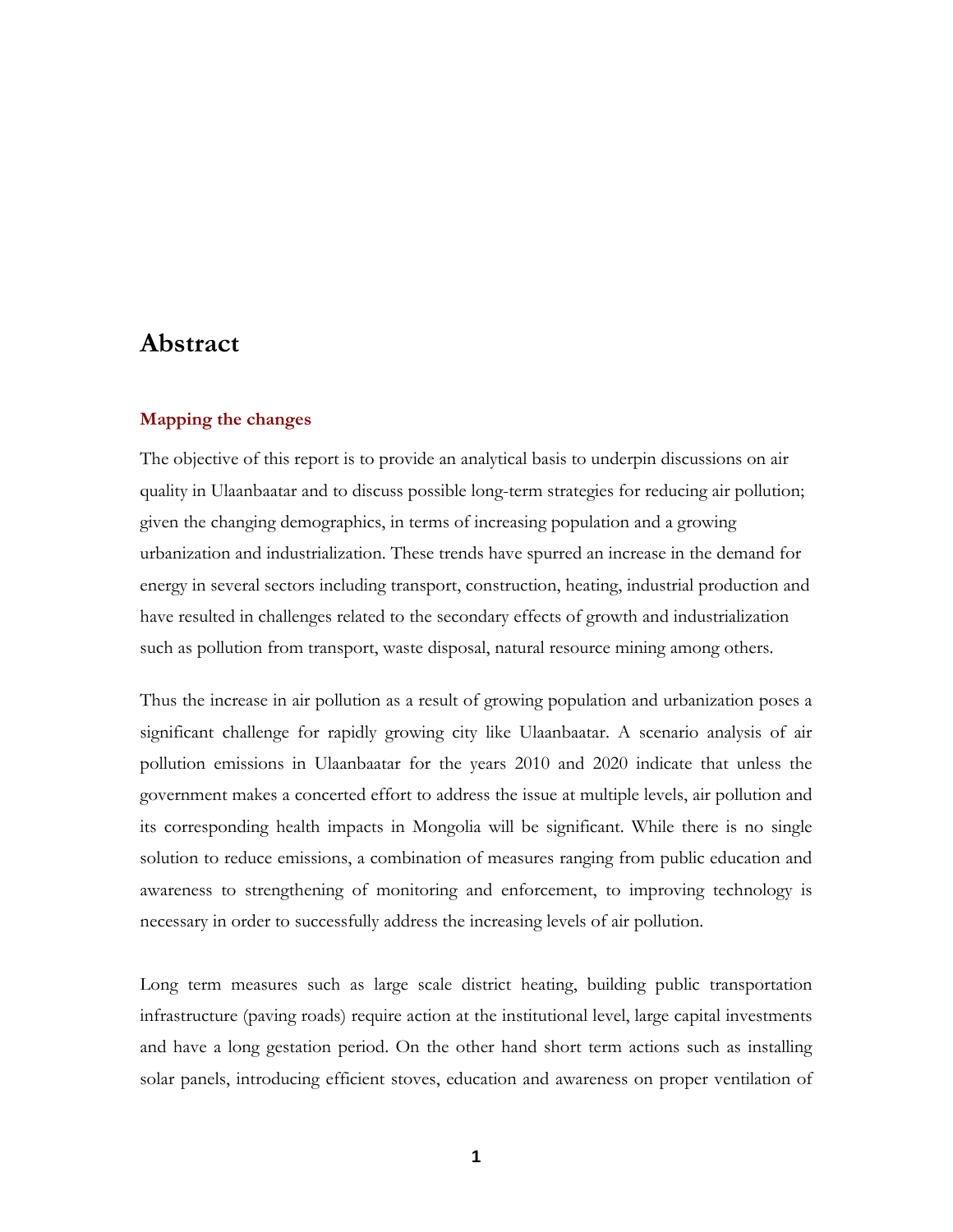kitchens are less capital intensive and while they require mobilization at the level of the user, are relatively easier to implement. Hence a successful strategy to address air pollution should include a combination of short term and long term solutions.



**Figure ES.1: Estimated baseline emissions and concentrations in 2006** 

Local authorities need to develop a well defined process for action planning, preferably based on existing processes and activities, and built on the existing institutional frameworks. It is important to associate the process of Action Planning with other activities and functions such as – establishing a baseline, analyzing the source categories, developing set of options, considering the necessary indicators (air quality improvements, perceptions and practicability) then prioritizing the options with the highest marginal benefits in the short and long term, and draft the Action Plan, involving an array of stakeholders from public, private, political, and academic backgrounds. Figure ES.1 presents the baseline contributions of identified sources to the PM emissions in the city along with the modeled concentrations. Although this report focuses more on the outdoor air pollution issues, it is important to note that the same pollution sources also contribute to indoor air pollution within the Gers.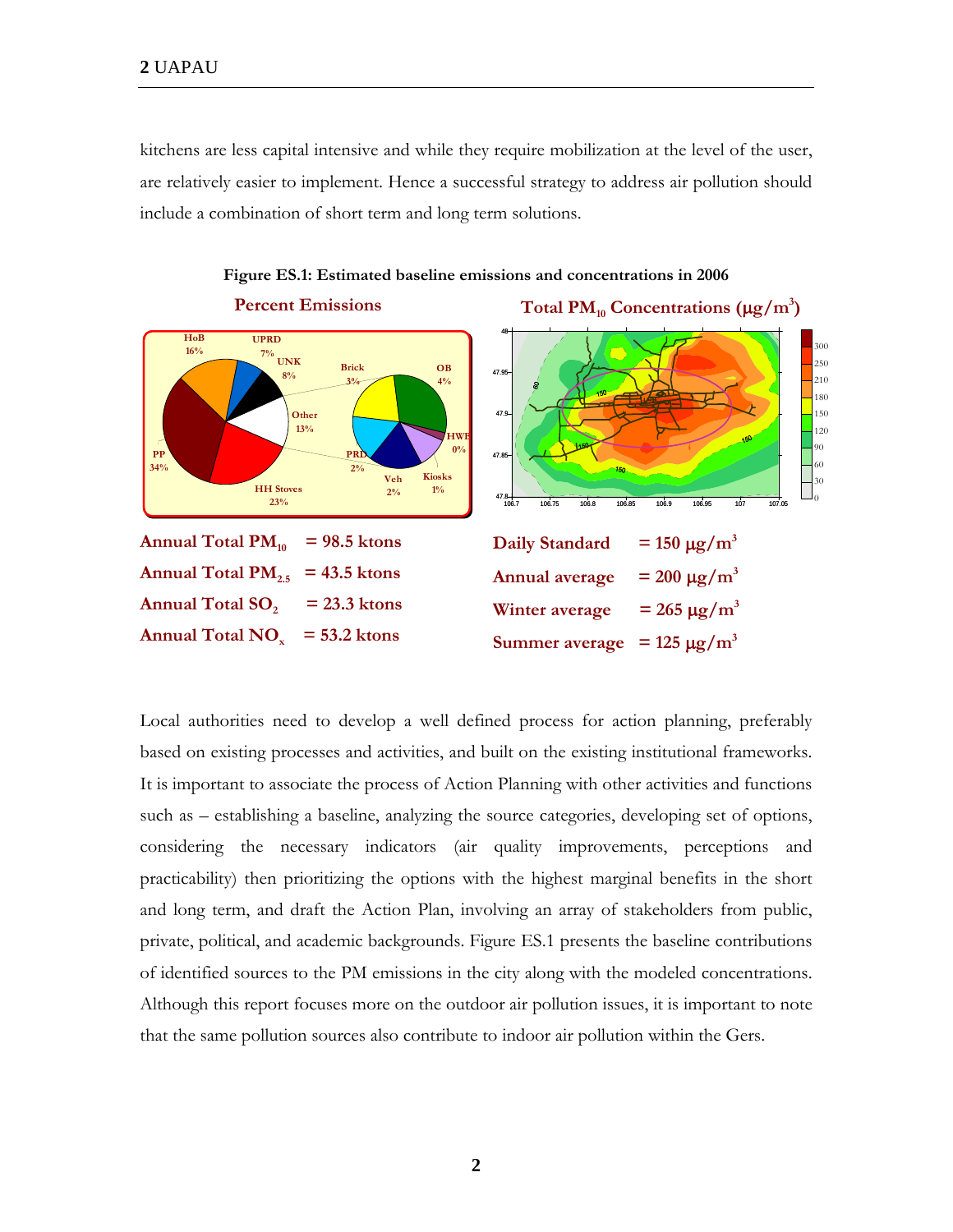#### **Opportunities for pollution reduction**

Initiatives aimed at reducing emissions from local sources should be based on assessments of their relative contributions to the pollution load. The problem of air pollution is complex for where there are no *cookie cutter* solutions. Interventions that are tailor made for Ulaanbaatar should build on existing practices and institutional setup and should include a large awareness campaign that is implemented at all levels; among citizens and the public, non-governmental organizations, industry, the municipality, government, and donor agencies. Some of the ways in which air pollution can be addressed are detailed in Table ES.1 (note that there is an overlap between types of interventions) and level of impact of some of these interventions is presented in Table ES.2.

#### **Table ES.1: Examples of technical, institutional, and policy interventions**

#### **Technical (T)**

- Eliminate gas leaks VOC recovery primary at least (P)
- Inspection & maintenance for commercial vehicles (P, E)
- Coal briquettes, wood pellet, better solid fuel stove design (P)
- Promote more efficient agricultural burning methods (P, E)
- Less polluting better ventilated kitchens (A)
- Reduce sulphur content of diesel and gasoline to 500 ppm or lower (P)
- Require new gasoline cars to have three way catalytic converters (P)

#### **Institutional (I)**

- Identify, encourage and promote best practices (A)
- Create Clean Air Group which includes industry, fuel provides and NGOs (A)

#### **Road, Transport, Traffic Management (R)**

- One way traffic with synchronized signals  $(T, E)$
- Paving roads  $(T, E)$
- Pavements for pedestrians (A, E)
- Affordable public transportation  $(A, E, T)$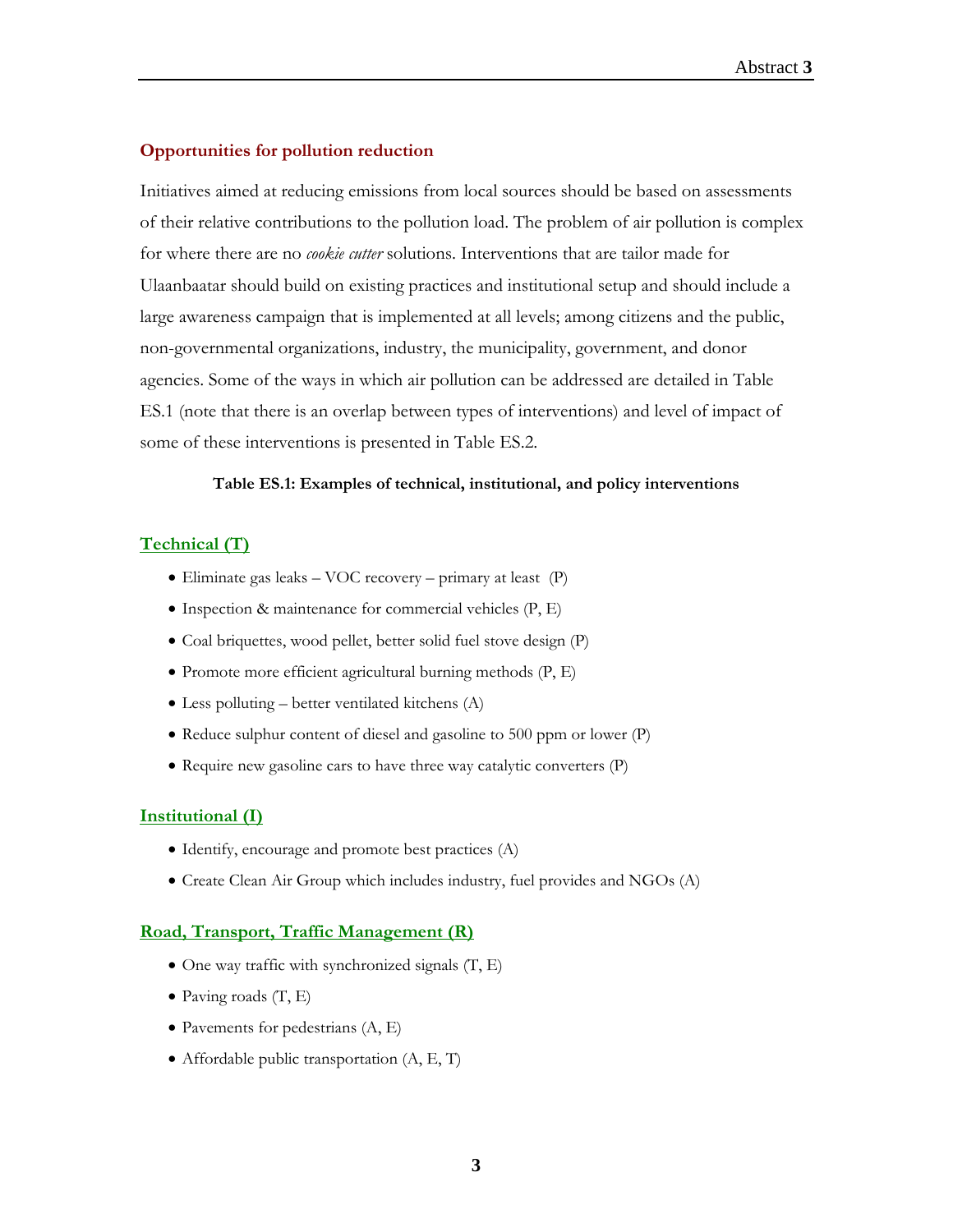- Train bus drivers about pollution and fuel use (A)
- Discourage SUVs and encourage fuel efficiency goals (T, A)

#### **Policy (P)**

- Lead -free gasoline (T)
- Promote only four stroke vehicles (T)
- No burning of garbage, leaves (E)
- Discontinue fuel subsidies
- Lower tax on clean fuels and energy efficient technologies (T)
- Wet sweeping of the roads (R)

#### **Awareness, Media, Educational and social (A)**

- Publish and broadcast AQI (T)
- Regular media outlet for AQ stories to keep up interest (T)
- Draw the connections between air quality and health.
- Environment education at primary level, agricultural extension (T)

#### **Enforcement (E)**

- Identify gross polluters (T)
- Squealer or complaint phone or text message number to report polluters (P)

#### **Examples of Failures**

- Too advanced technology beyond capacity to maintain parts supply
- I & M for personal vehicles without proper Q & A
- Capital investment without operation and maintenance funds
- Emissions Inventory is wrong which leads to wrong solutions
- Oxygenated fuel introduction of heavy aldehyde, subsidies, etc.
- Arguing for leaded gasoline against the impacts benzene and other VOCs from unleaded gasoline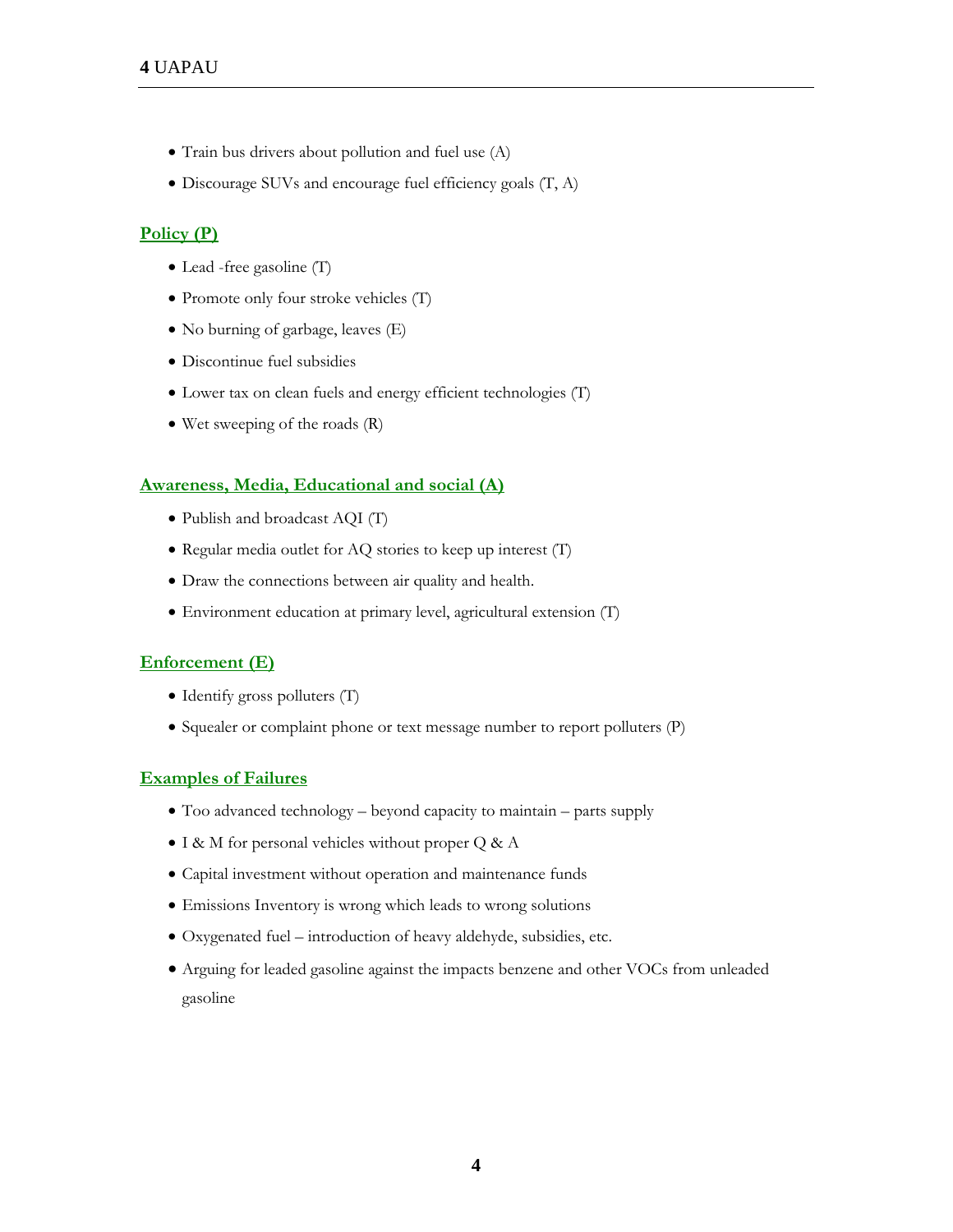| <b>Intervention</b>                           | <b>Status</b>                                                                                       | <b>Impact on Air Quality</b><br>in the short term | <b>Comments</b>                                                                                                                                                                                                                                   |
|-----------------------------------------------|-----------------------------------------------------------------------------------------------------|---------------------------------------------------|---------------------------------------------------------------------------------------------------------------------------------------------------------------------------------------------------------------------------------------------------|
| Monitoring                                    | Current capacity to monitor PM pollution<br>in the city is low.                                     | Low                                               | AQ monitors are very essential to evaluate the impact of air<br>pollution reduction measures.                                                                                                                                                     |
| <b>Client Capacity</b>                        | Air Quality Management Bureau (AQMB)<br>formed in August 2006                                       | Low                                               | Capacity building on integrated air quality management is<br>necessary to prepare a sound and effective action plan.                                                                                                                              |
| Public awareness                              | Media, public, and political demands.                                                               | Low                                               | An <b>essential</b> part of the campaign to promote energy<br>efficiency at the household level.                                                                                                                                                  |
| <b>Improved Stoves</b>                        | Pilot program in implementation                                                                     | High                                              | Household stoves are a low lying source and contributes<br>significantly in the winter months. This intervention is<br>expected to have an immediate impact on ground level<br>concentrations.                                                    |
| Fuel substitution -<br>briquettes             | Private and small scale projects in<br>implementation                                               | High                                              | Along with the improved stove program, fuel substitution<br>with briquettes from sawdust and coal is expected to further<br>reduce the outdoor air pollution burden. This intervention<br>expands to all coal users.                              |
| Pollution control<br>at power plants          | Only CHP-4 is using ESP at 95 % PM<br>capture efficiency and no sulfur or NOx<br>controls in place. | High                                              | One of the largest elevated sources in the city. Technology<br>such as ESPs and FGDs is mature and available<br>internationally.                                                                                                                  |
| Garbage collection                            | Limited program in place with substantial<br>amount being burnt in-situ                             | Medium                                            | This requires institutional set-up for garbage collection and<br>landfill management.                                                                                                                                                             |
| <b>LPG</b>                                    | Limited supply to taxis                                                                             | Low                                               | This intervention needs pricing and supply reforms, to make<br>it more widely available.                                                                                                                                                          |
| Paved road dust                               | Manual sweeping in place                                                                            | Medium                                            | This intervention is expected to reduce spring and summer<br>time on-road fugitive source. Heavy-duty vehicles for this<br>purpose are available internationally.                                                                                 |
| Energy efficiency<br>at heat only<br>boilers  | A number of small and medium scale<br>boilers in use                                                | High                                              | Nearly 800 small boilers are operated in the city for heating<br>purposes. This intervention can reduce dispersed pollution<br>by abolishing small scale boilers and upgrading them to<br>district heating system.                                |
| Solar water<br>heating for<br>housing systems | No activity                                                                                         | High                                              | This is an expensive and possible short term intervention.<br>With the new 40,000 housing system in plan, the solar water<br>heating can reduce the load on district heating system and<br>power plants. Technology is available internationally. |
| Gasification of<br>urban and solid<br>waste   | No activity                                                                                         | Medium                                            | In combination with garbage and solid waste management,<br>can supply for small scale energy needs and heating.<br>Technology is well documented and available internationally.                                                                   |
| Ash ponds from<br>power plants                | No activity                                                                                         | Medium                                            | This intervention is expected to reduce spring and summer<br>time fugitive source out of power plants ash ponds.<br>Technology for using ash to make bricks and construction<br>material is well studies and available internationally.           |
| <b>Bus Rapid</b><br>Transport                 | No activity                                                                                         | Low                                               | Fleet is small and their effect may be counteracted by<br>growth in the passenger vehicles and barriers such as lack<br>of policy frameworks for inspection and maintenance.                                                                      |

### **Table ES.2: Level of impact of interventions on air quality in Ulaanbaatar**

*Note*: High indicates immediate and large reductions; Medium indicates moderate and sporadic reductions; Low indicates less or non-direct reductions in air quality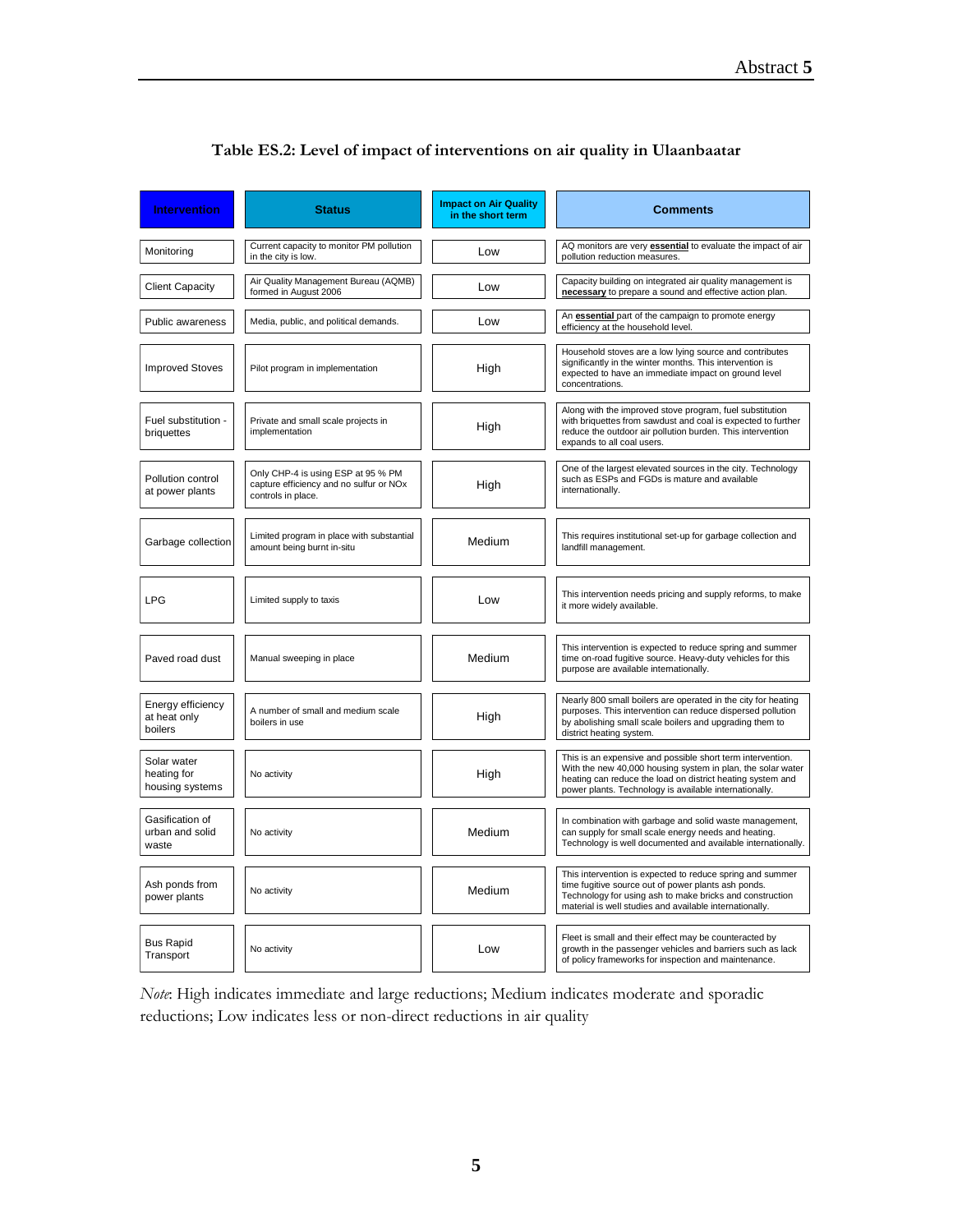**2020** 

#### Figure ES.2: Modeled future (2010 & 2020) PM<sub>10</sub> concentrations ( $\mu$ g/m<sup>3</sup>) with controls

**2010 Assumed improvements from business as usual (BAU):** 50 percent shift to improved stoves in the households; 50 percent shift from coal to briquettes in the household stoves; 50 percent abolishment of small heat only boilers operating in the city; 50 percent improvement in the garbage collection and reduction of in-situ burning; Use of fly ash from power plant ash ponds, reducing the unknown



City central annual average =  $195 \mu g/m^3$ ; Avoided health costs = US\$ 148 million

**Assumed improvements from BAU:** 100 percent shift to improved stoves in the households; 100 percent shift from coal to briquettes in the household stoves; 50 percent abolishment of small heat only boilers operating in the city; Halving the growth of small and big heat only boilers and promotion of district heating and solar water heating; 50 percent improvement in the garbage collection and reduction of in-situ burning; Introduction of ESPs for all the power plants without (2 & 3) and improving the efficiency of ESPs with (4 & 5); Introduction of FGD systems reducing SO<sub>2</sub> and NO<sub>x</sub> emissions by 75 percent; Use of fly ash from power plant ash ponds, reducing the unknown; Mechanical sweeping of the paved roads and reducing the silt loading on roads for the spring and summer and conversion of a fraction of unpaved to paved roads in the Ger area.



City central annual average =  $163 \mu g/m^3$ ; Avoided health costs = US\$ 690 million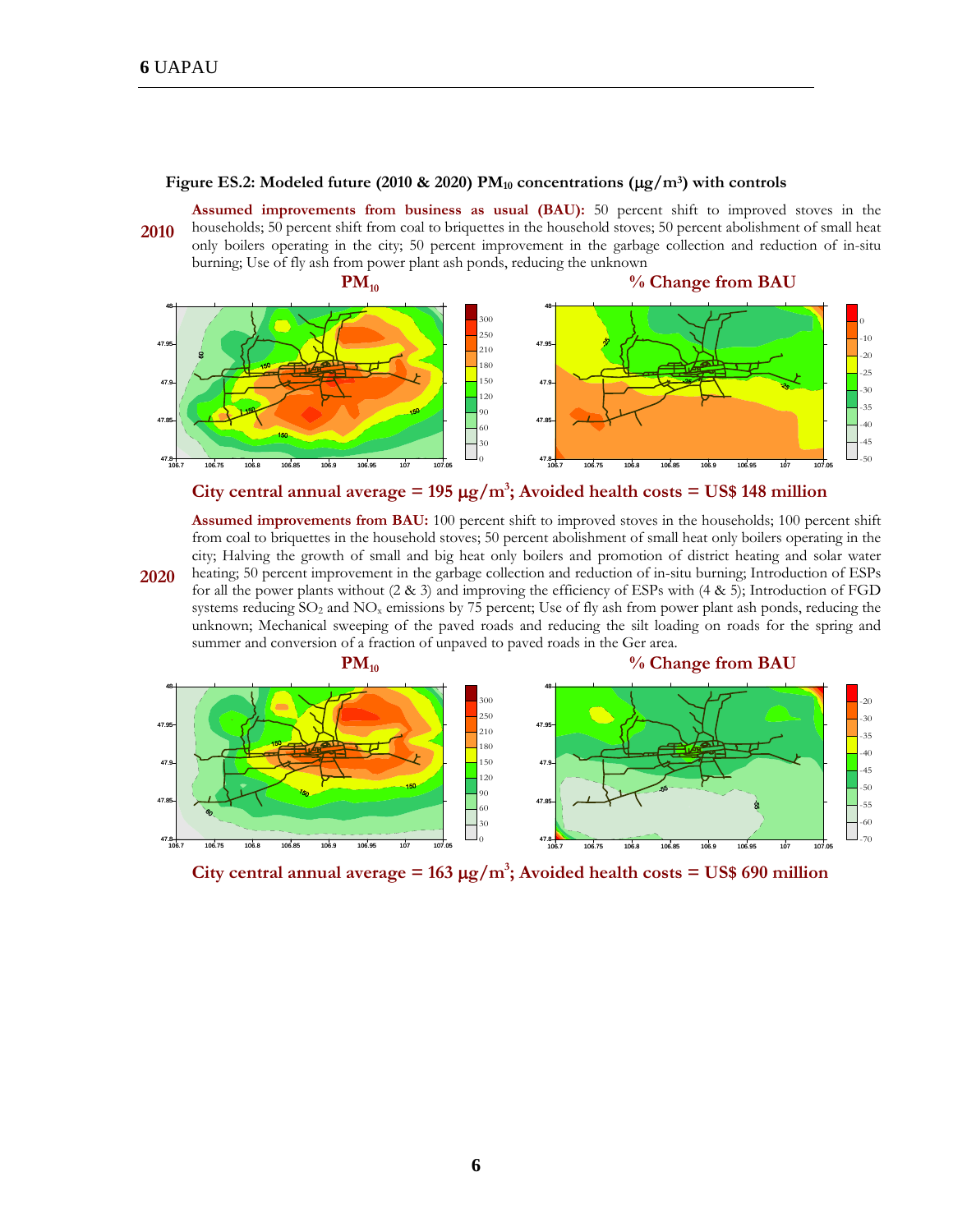### **Road ahead**

The scenarios and control options for year 2010 and 2020 are based on several assumptions; however they provide a direction to policy makers and experts and allow them to evaluate the relative benefits and impacts of different policy strategies, which are discussed in greater detail in this report. Figure ES.2 presents pollution levels estimated for year 2010 and 2020 with some control measures, expected reduction in concentrations from business as usual scenarios for 2010 and 2020 and avoided health costs compared to business as usual.

The framework for the Air Quality Analysis for Ulaanbaatar, as detailed in this report, has been established after consultation and interaction with multiple stakeholders in Ulaanbaatar, and taking into account the current institutional setup. It is important that stakeholders at all levels are taken into consideration when establishing a long term air quality strategy.